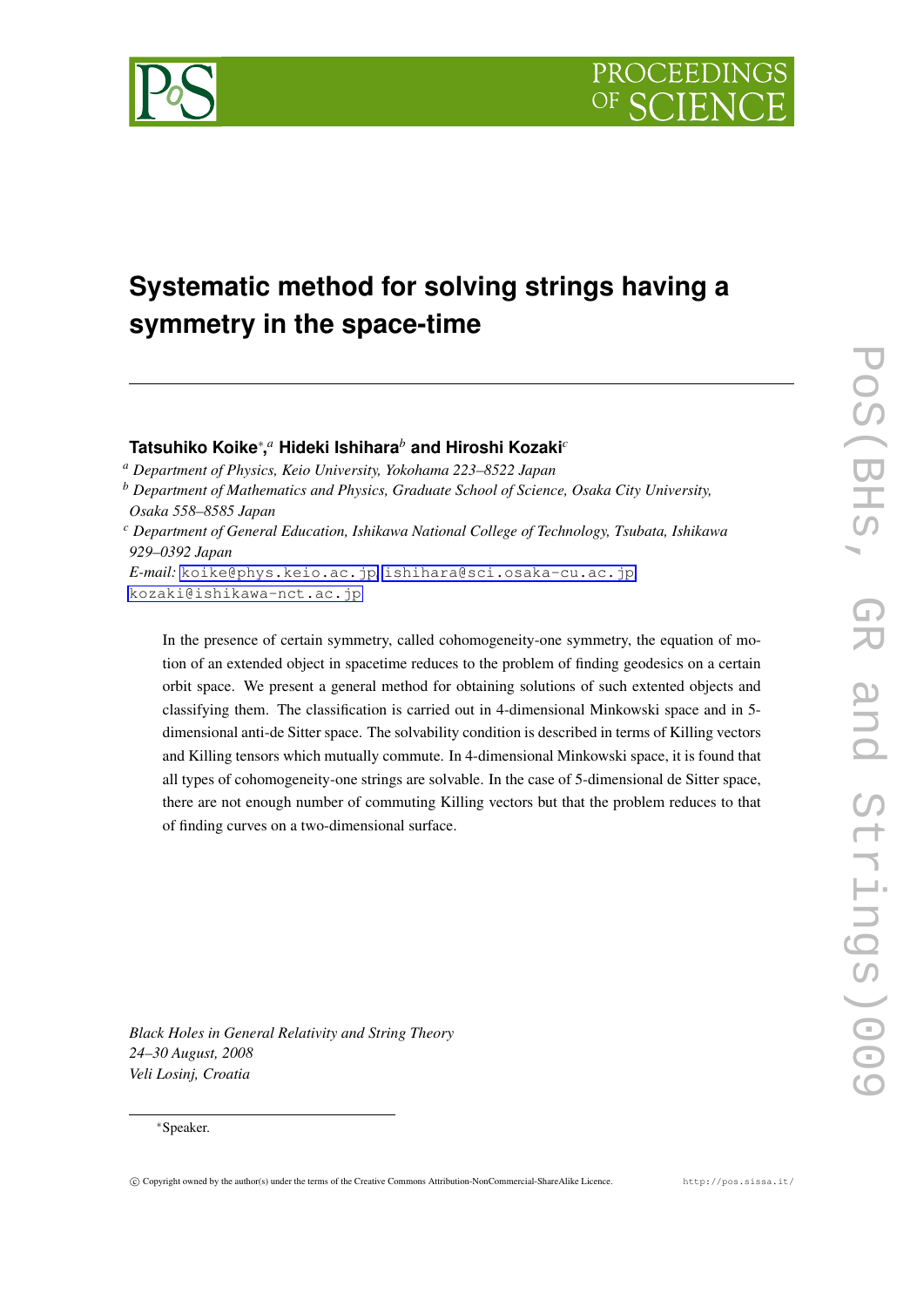<span id="page-1-0"></span>Existence and dynamics of extended objects play important roles in various stages in cosmology. Examples of extended objects include topological defects, such as strings and membranes, and the Universe as a whole embedded in a higher-dimensional spacetime in the context of the brane-world universe models [\[1\]](#page-3-0). The trajectory of an extended object is determined by a partial differential equation (PDE). For example, a test string is described by the Nambu-Goto equation which is a PDE in two dimensions. Because the dynamics is more complicated than that of a particle, one usually cannot obtain general solutions. One way to find exact solutions is to assume symmetry. The simplest solutions to such a PDE are homogeneous ones, in which case the problem reduces to a set of algebraic equations. However, the solutions do not have much variety and the dynamics is trivial.



Figure 1: Solving a trajectory of the cohomogeneityone string reduces to finding a geodesic *c* on the orbit space ( $\mathcal{O}, -fh$ ).

One may expect that if we assume "less" homogeneity, the equation still remains tractable and the solutions have enough variety to include nontrivial configurations and dynamics of physical interest. The cohomogeneity-one objects give such a class, where the PDE governing the motion of an extended object reduces to a set of ordinary differential equations (ODE). Below we focus on the case where the extended object is a string, because of its importance and for simplicity. Let  $(\mathcal{M}, g)$  be a spacetime, i.e., a manifold *M* endowed with a Lorentzian metric *g*. We say that a world sheet *S* of a string is of *cohomogeneity one* if it is smoothly foliated by some curves *S*<sup>σ</sup> labeled by a real number  $\sigma$  and there is a one-parameter group  $K = (\phi_{\tau})_{\tau \in \mathbb{R}}$  of isometries  $\phi_{\tau}$  which acts transitively on each  $\mathscr{S}_{\sigma}$ .

Let us consider the string described by

the Nambu-Goto action

$$
S = \int_{S} d\sigma^2 \sqrt{-\det \left( g_{ab} \frac{\partial x^a}{\partial \sigma^{\alpha}} \frac{\partial x^b}{\partial \sigma^{\beta}} \right)}.
$$
 (1)

For a cohomogeneity-one string, one can carry out the integration in the direction of the Killing vector  $\xi = \partial_\tau$  to obtain

$$
S = \int_{c} d\sigma \sqrt{-f h_{ab} \dot{x}^{a} \dot{x}^{b}},
$$
 (2)

where

$$
h_{ab} := g_{ab} - \xi_a \xi_b / f, \quad f := \xi^a \xi_a,\tag{3}
$$

and an overdot denotes the differentiation by  $\sigma$ . The integration in (2) is over a curve c on the *orbit space O*, which is defined by identifying all the points on each Killing orbit *S*<sup>σ</sup> in *M*. Thus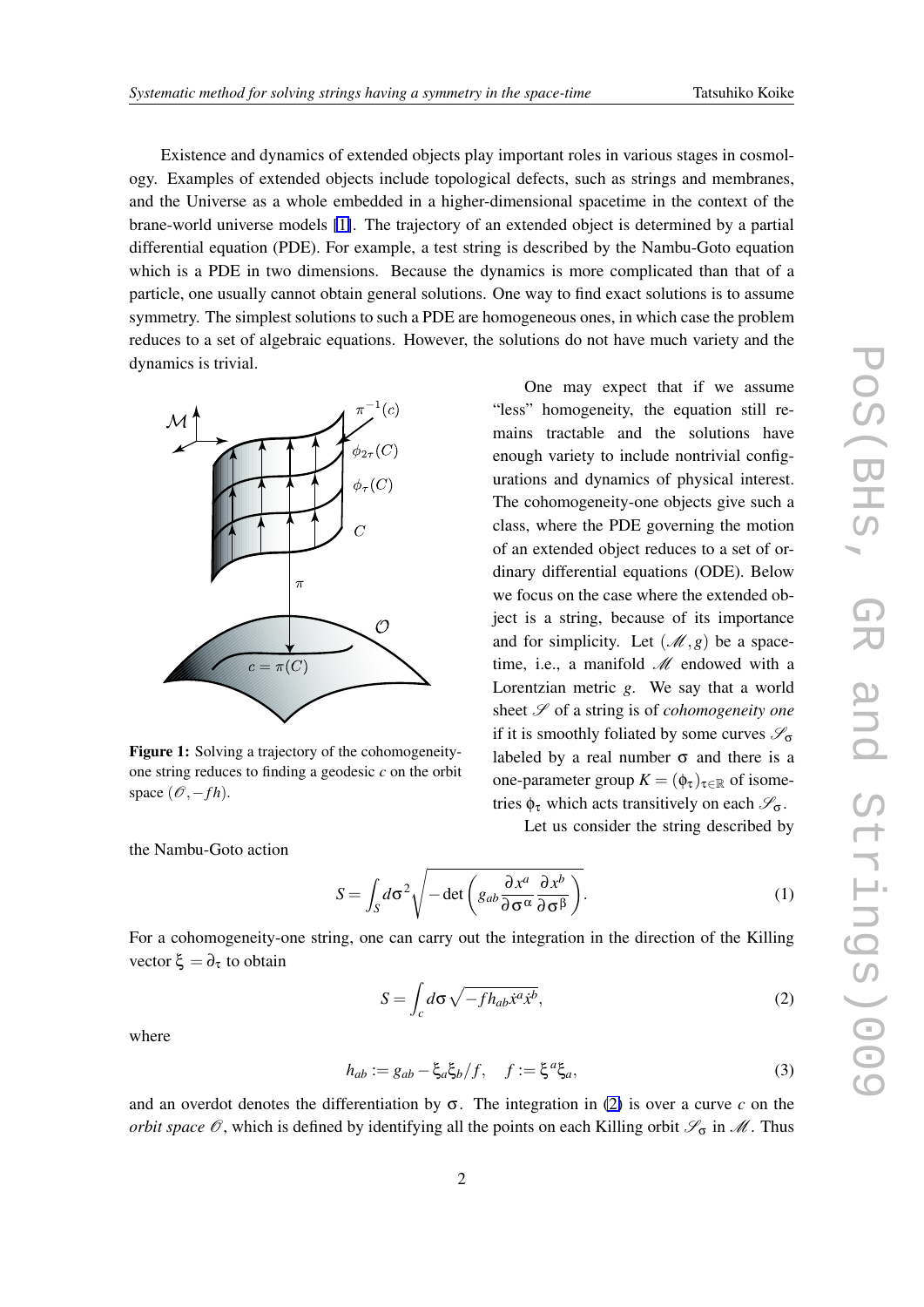the problem of the string reduces to finding geodesics on the orbit space *O* with the metric *−f h* (Fig. [1\)](#page-1-0). The metric *h* has the Euclidean signature if  $\xi$  is timelike, i.e., if  $f < 0$ , and has the Lorentzian signature if ξ is spacelike, i.e., if *f >* 0. In practice, it is often more convenient to deal with a modified action

$$
S = \int_{c} d\sigma \left( -\frac{1}{\alpha} f h_{ab} \dot{x}^{a} \dot{x}^{b} + \alpha \right). \tag{4}
$$

which derives the same geodesic equations as [\(2\)](#page-1-0) and retains the invariance under reparametrization of  $\sigma$ . The variable  $\alpha$  is the norm of the vector tangent to *c*.

The procedure above can be carried out once ξ (or *K*) is given, but different Killing vector fields ξ and ξ *′* may derive the physically equivalent solution of the string. This happens when there is an isometry Φ on *M* such that

$$
\xi' = \Phi_* \xi. \tag{5}
$$

In algebraic terms, the complete classification of cohomogeneity-one string is to determine  $\mathfrak{g}/\mathrm{Ad}_{\mathfrak{g}}$ where g denotes the Lie algebra of the isometry group of *M*, i.e. the set of Killing vector fields on *M*. The classification is done for 4-dimensional Minkowski space *E* 3*,*1 (Table 1) [\[2\]](#page-3-0) and for 5 dimensional anti-de Sitter space  $AdS^5$  (Table 2) [\[3\]](#page-3-0).

| Type | Killing vector ξ          |
|------|---------------------------|
| I    | $aP_t + bJ_z$             |
| Н    | $aP_t + bP_z$             |
| Ш    | $aP_z + bJ_z$             |
| IV   | $aP_z + J_z + K_v$        |
| V    | $aP_z + bK_v$             |
| VI   | $aP_x + J_z + bK_y$       |
| VП   | $J_z + aK_z$ $(a \neq 0)$ |

Table 1: The classification of the cohomogenetyone strings in the 4-dimensional Minkowski space by the Killing vector ξ along the world sheet.

We have explained how to classify the cohomogeneity-one strings and how to reduce the problem of finding their trajectories to a set of ODEs. The obtained ODEs can always be solved numerically, but they are not always solved analytically. Thus the problem of solvability is of interest. The simplest sufficient condition for the solvability of the geodesics on  $(\mathcal{O}, -fh)$  is that there are (dim*O −*1) independent, mutually commuting Killing vector fields on (*O,−f h*). In order to determine the isometry group of  $(\mathcal{O}, -fh)$ , it is important to notice that the orbit space  $(\mathcal{O}, -fh)$ 

| <b>Type</b>        | Killing vector $ξ$                                         |
|--------------------|------------------------------------------------------------|
| (4 0)              | $K_x + K_y + J_{xy} + L + 2(J_{yz} + K_z)$                 |
| $(\pm 3, \mp 1 0)$ | $K_x + K_y + J_{yz} \mp J_{xw} + a(J_{xy} - L \pm J_{zw})$ |
| (2,2 0)            | $K_x + L + aJ_{yz}$                                        |
| $(2,-2 0)$         | $K_{x} + J_{xy} + aJ_{zw}$                                 |
| (2,1,1 0)          | $K_x + K_y + J_{xy} + L + aJ_{zw} + b(J_{xy} - L)$         |
| (1,1,1,1 0)        | $aL+bJ_{xy}+cJ_{zw}$                                       |
| (2 1)              | $K_x + K_y + L + J_{xy} + aJ_{zw} + b(K_y + K_x)$          |
| (1,1 1)            | $K_x + K_y + a J_{zw} + b (L - J_{xy})$                    |
| (0 2)              | $K_x + J_{xy} + aK_z \ (a \neq 0)$                         |
| (0 1,1)            | $aK_x + bK_y + cJ_{zw}$ $(b \neq \pm a)$                   |

Table 2: The classification of cohomogeneity-one strings in 5-dimensional anti-de Sitter space.